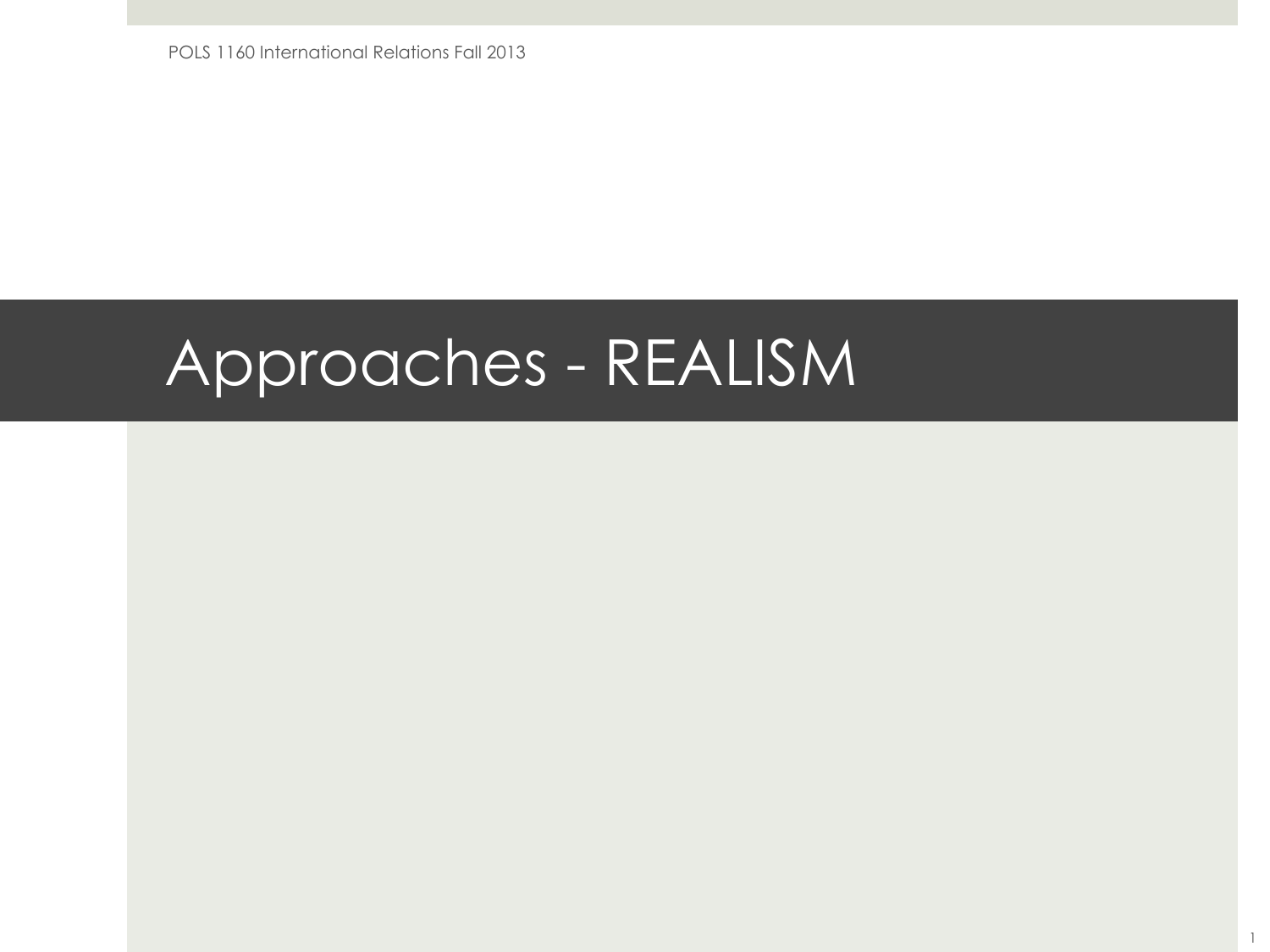### In the news....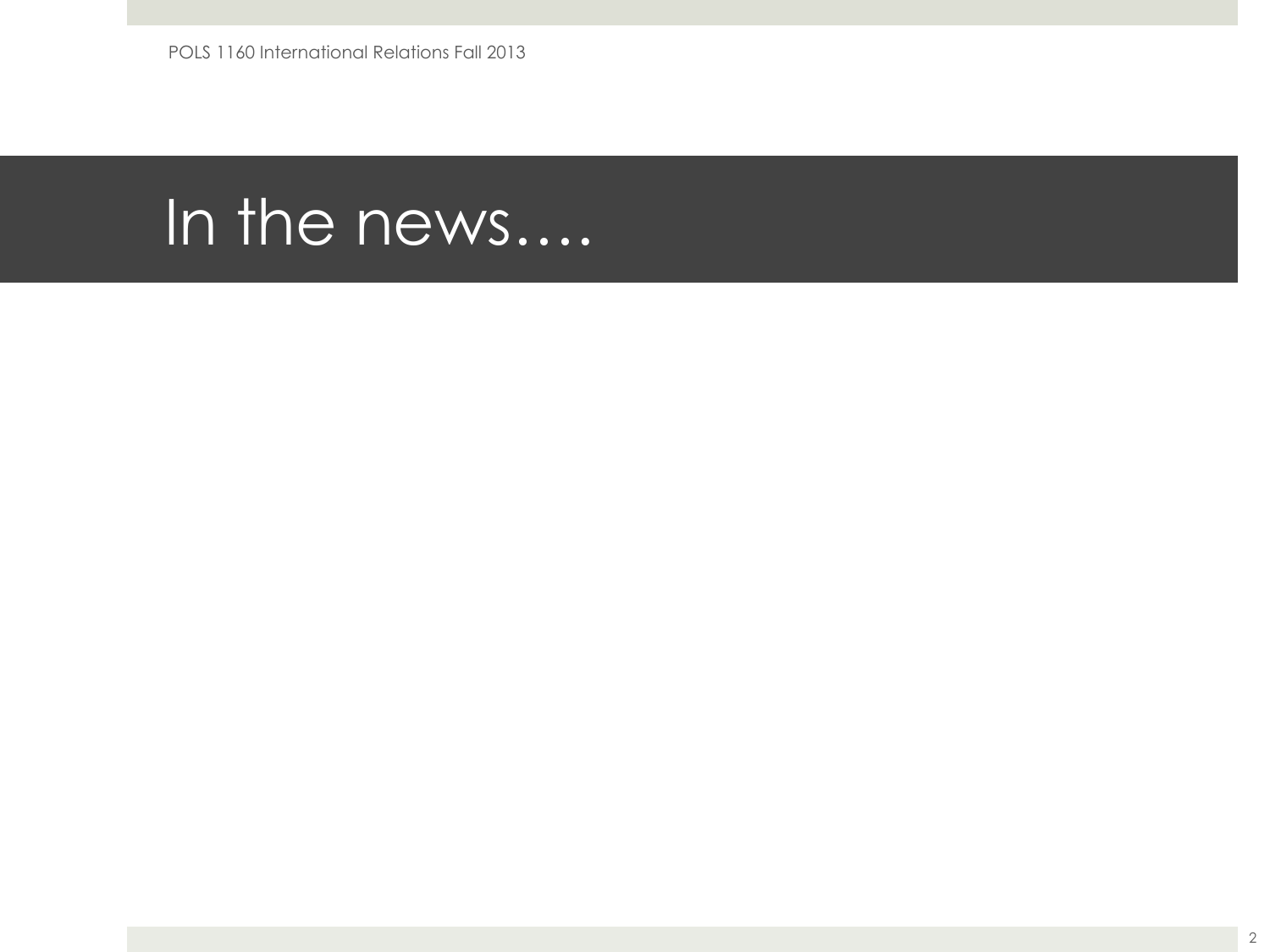# Theories of International Relations

#### $\blacksquare$  Realism

 $\Box$  Classical realism, neorealism

#### $\blacksquare$  Liberalism

■ Classical liberalism, democratic peace theory, neoliberalism, complex interdependence

#### **<u>n</u>** Constructivism

- $\blacksquare$  Critiques of dominant theories
	- Marxism, dependency theory, world systems theory
	- $\blacksquare$  Feminism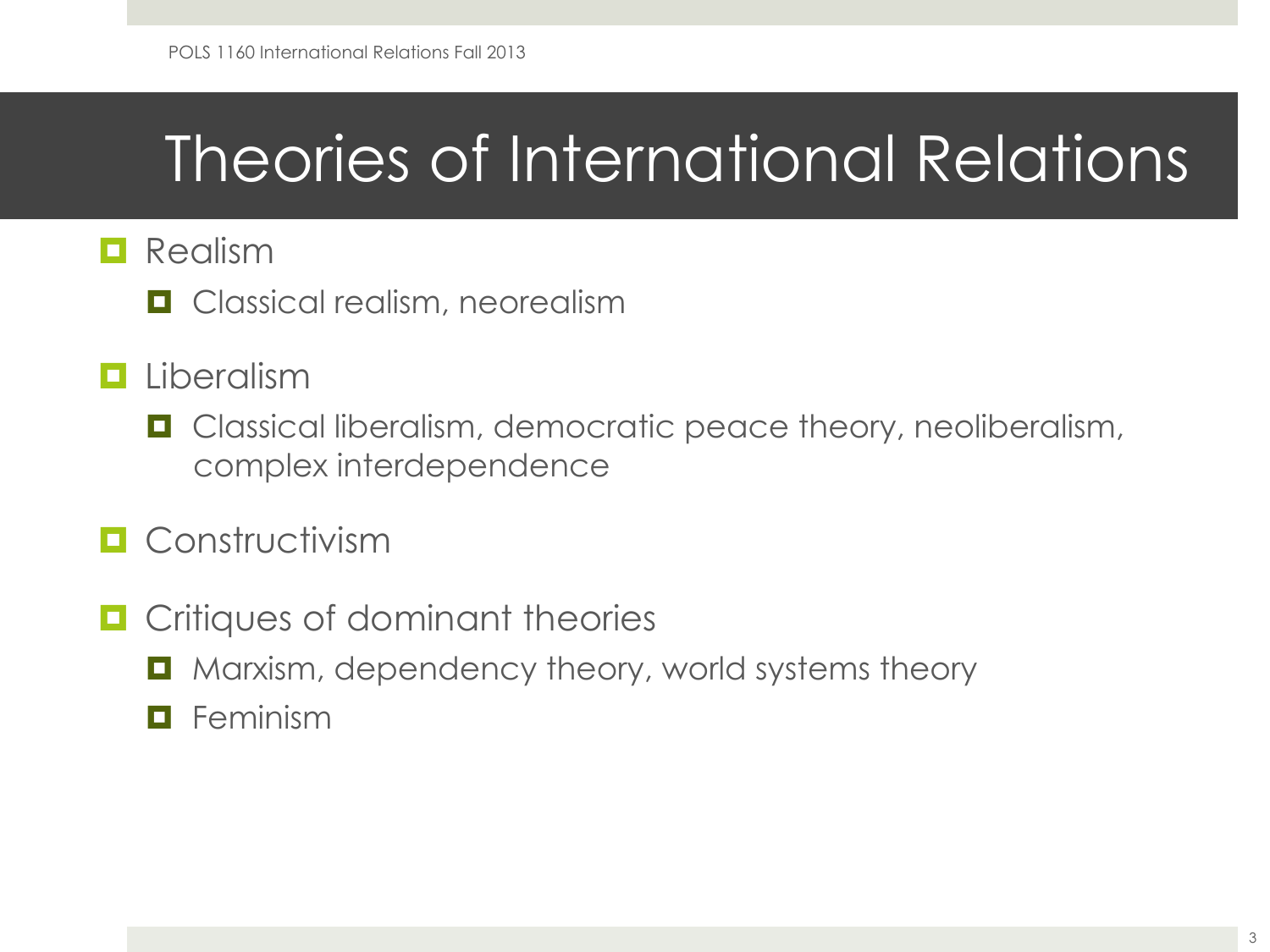| <b>Feature</b>        | <b>Realism</b>                                                                                                                                                         | <b>Liberalism</b>                                                                                                                  | <b>Constructivism</b>                                                                                               |  |
|-----------------------|------------------------------------------------------------------------------------------------------------------------------------------------------------------------|------------------------------------------------------------------------------------------------------------------------------------|---------------------------------------------------------------------------------------------------------------------|--|
| Core concern          | How vulnerable, self-<br>interested states<br>survive in an<br>environment where<br>they are uncertain<br>about the intentions<br>and capabilities of<br><b>others</b> | How rational egoists<br>coordinate their<br>behavior through rules<br>and organizations in<br>order to achieve<br>collective gains | How ideas and<br>identities shape world<br>politics                                                                 |  |
| Key actors            | <b>States</b>                                                                                                                                                          | States, international<br>institutions, global<br>corporations                                                                      | Individuals,<br>nongovernmental<br>organizations,<br>transnational networks                                         |  |
| Central concepts      | Anarchy, self-help,<br>national interest,<br>relative gains,<br>balance of power                                                                                       | Collective security,<br>international regimes,<br>complex<br>interdependence,<br>transnational relations                           | Ideas, shared<br>knowledge, identities,<br>discourses                                                               |  |
| Approach to peace     | Protect sovereign<br>autonomy and deter<br>rivals through military<br>preparedness                                                                                     | Democratization,<br>open markets, and<br>international law and<br>organization                                                     | Activists who promote<br>progressive ideas and<br>encourage states to<br>adhere to norms of<br>appropriate behavior |  |
| <b>Global Outlook</b> | Pessimistic: great<br>powers locked in<br>relentless security<br>competition                                                                                           | Optimistic:<br>cooperative view of<br>human nature and a<br>belief in progress                                                     | Agnostic: global<br>prospect hinges on<br>the content of<br>prevailing ideas and<br>values                          |  |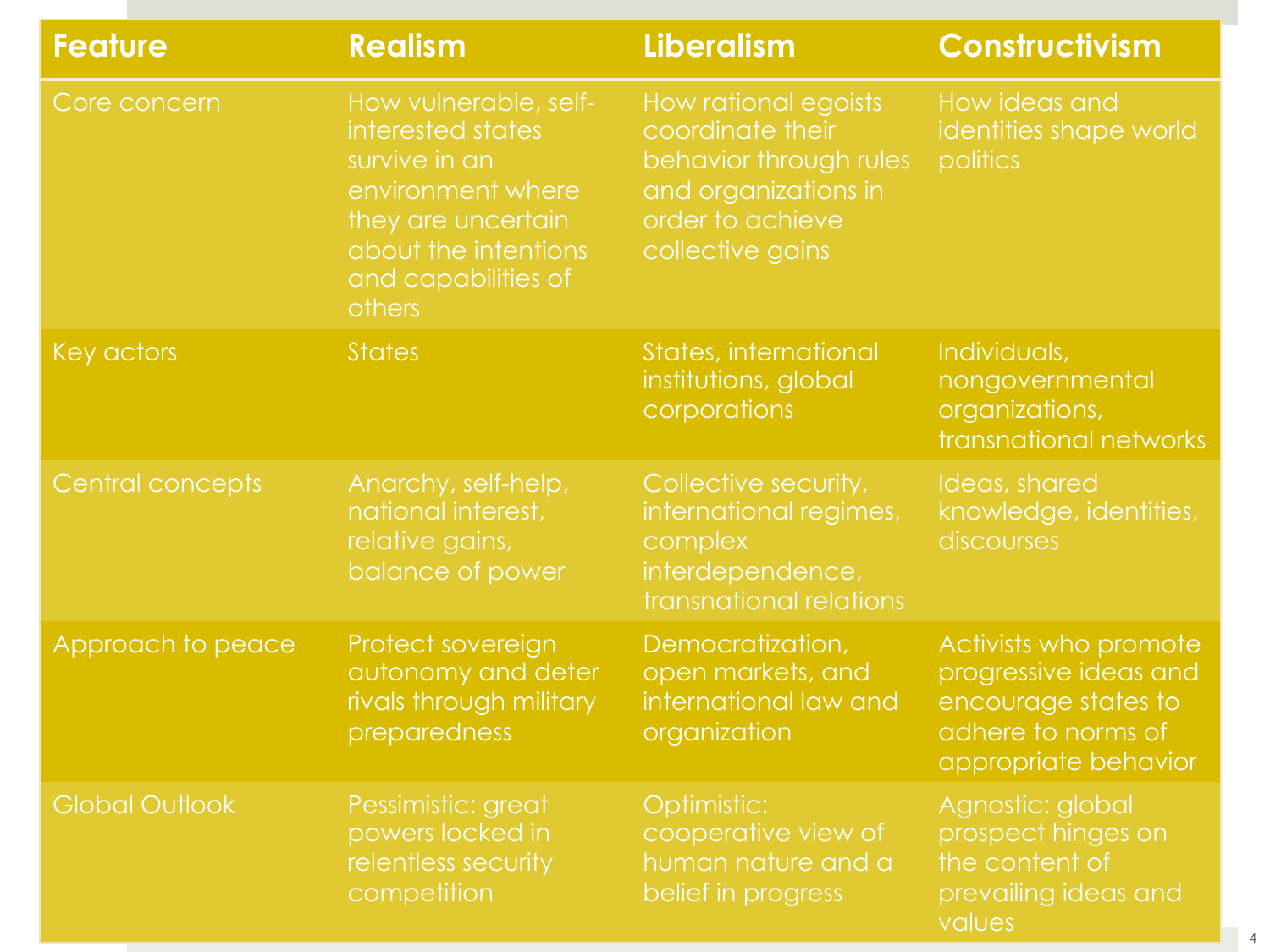# About Realism

- $\blacksquare$  Has held a central position in the study of IR
- Developed in reaction to a liberal tradition that realists called "idealism"
	- Idealism emphasizes international law, morality, and international organizations as crucial for averting war
- Since WWII realists have criticized idealists for focusing too much on how the world *ought* to be rather than *how it really is*
- International politics is seen as a struggle for power and prestige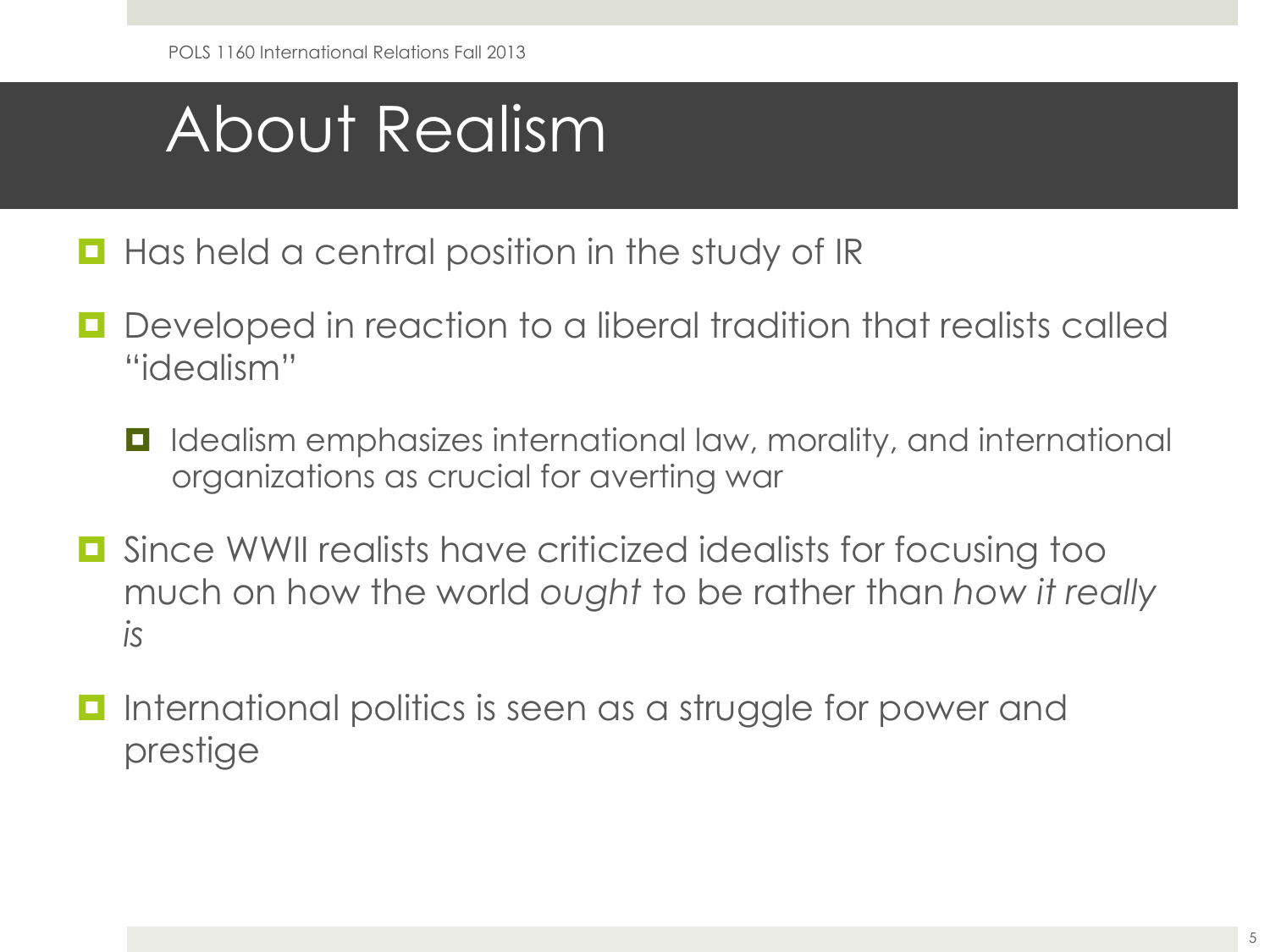## Realism explained

■ http://www.youtube.com/watch?v=UnKEFSVAiNQ  $\Box$  4 min.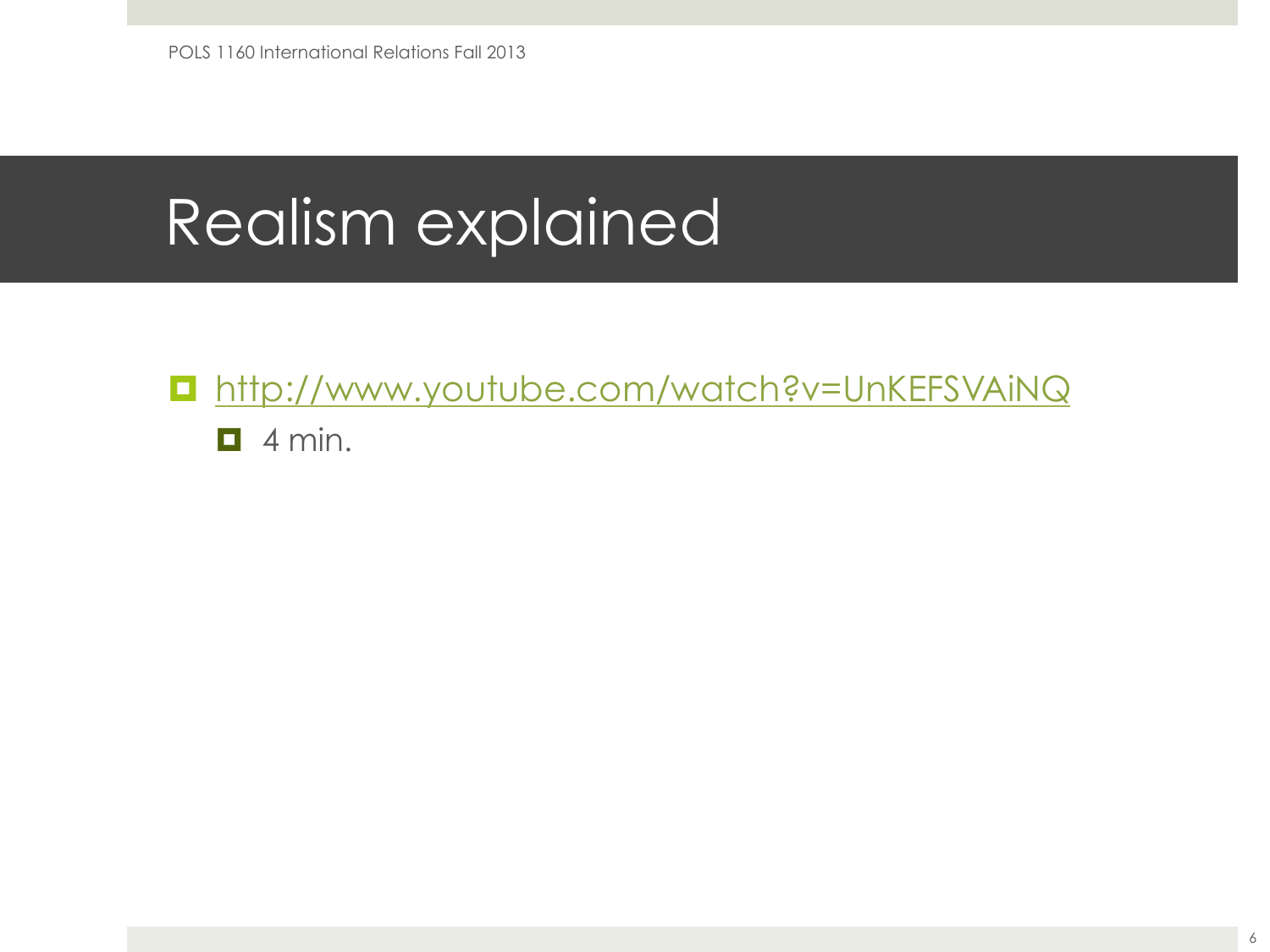### Realism - Quotes

"…for many have pictured republics and principalities which in fact have never been seen and known, because how one lives is so far distant from how one ought to live that he who neglects what is done for what ought to be done sooner effects his ruin than his preservation; for a man who wishes to act entirely up to his professions of virtues soon meets with what destroys him among so much that is evil."



- Niccolo Machiavelli (16th Century). *The Prince*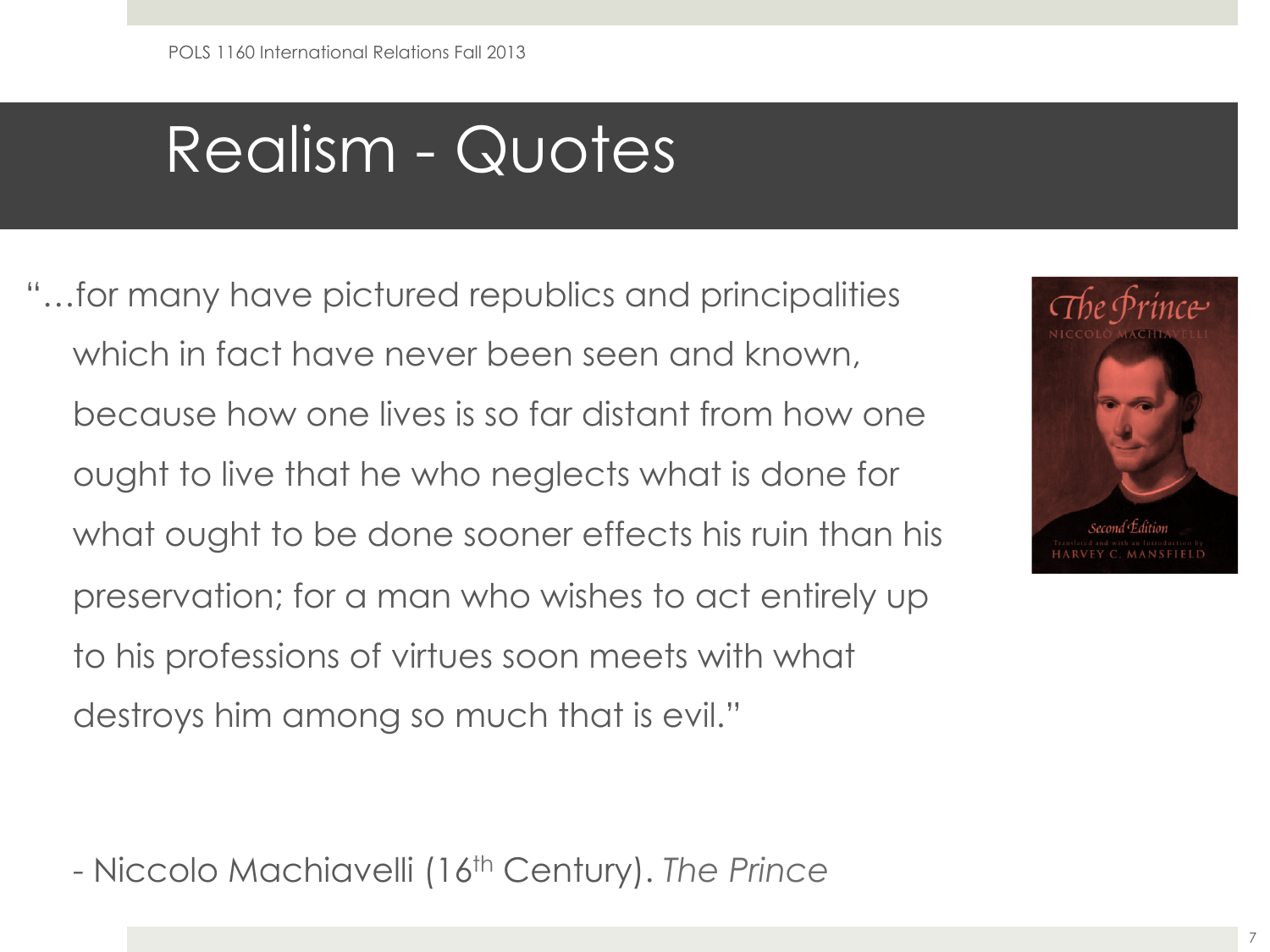## Realism - Assumptions

#### $\Box$  States are the main actors in IR

- $\Box$  State sovereignty
- Promotion of the national interest is prime obligation of the state
- ¤ States are *rational* actors
	- States will act in a predictable way through rational calculations to promote their national interest (which is defined in terms of power)
- **□** States are *unitary* actors
	- States as billiard balls ... actions of each are determined by its interactions with the others, not by what occurs inside it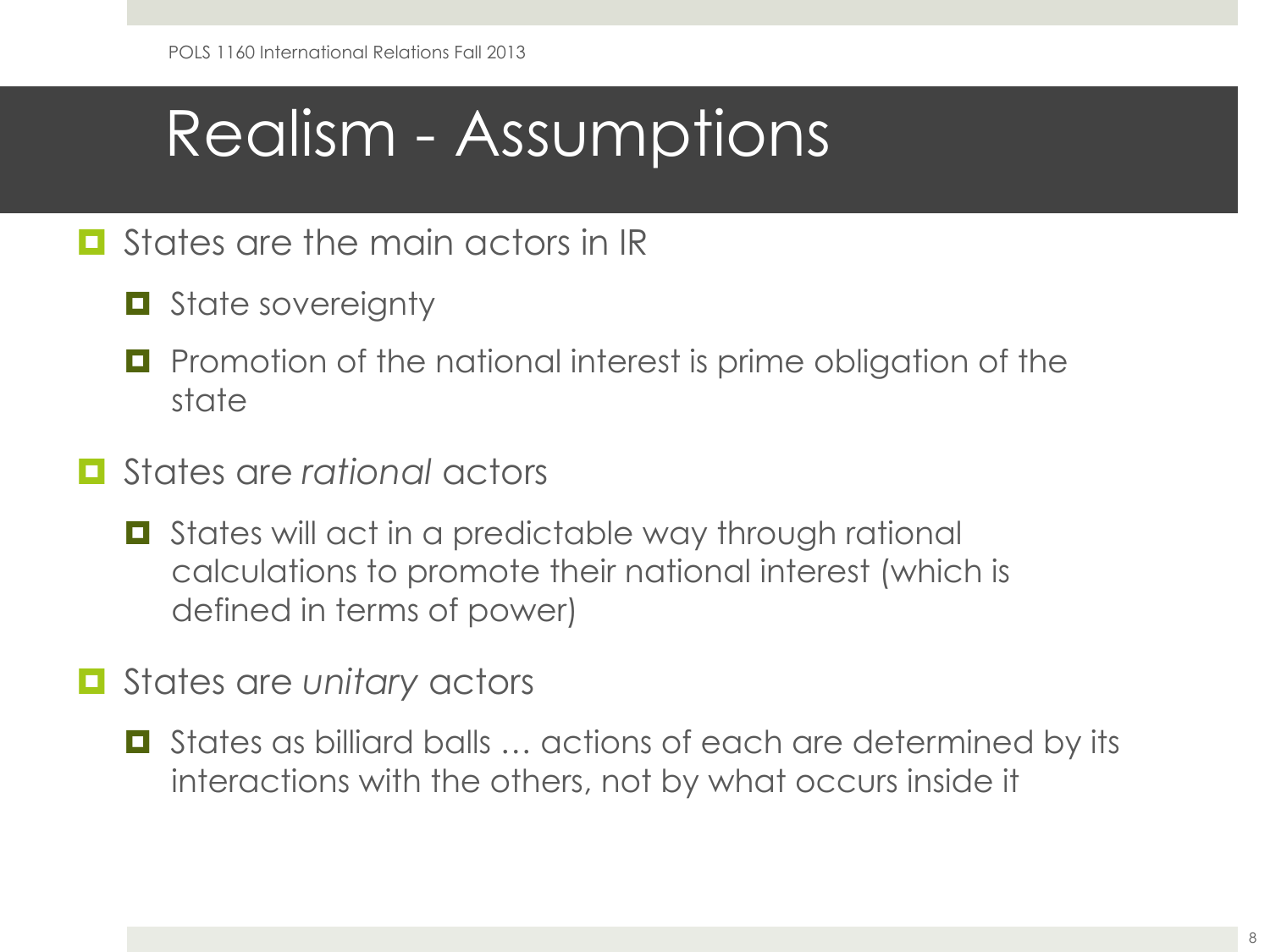# Realism – Assumptions (cont'd)

- International anarchy ("every man, against every man")  $\Box$  Self-help system
	- $\Box$  **Power** is critical  $\rightarrow$  realpolitik
	- $\blacksquare$  Distinction made between private morality and reason of state ("philosophy of necessity")  $\rightarrow$  the greatest virtue in international politics is prudence
	- **□** International politics is a zero-sum game → relative gains are the focus of state actions
	- **□** Cooperation will be relatively rare
		- $\Box$  Selfish considerations always trump cooperative ones  $\rightarrow$ stag-hunt
		- $\blacksquare$  Lack of trust among actors (e.g. security dilemma)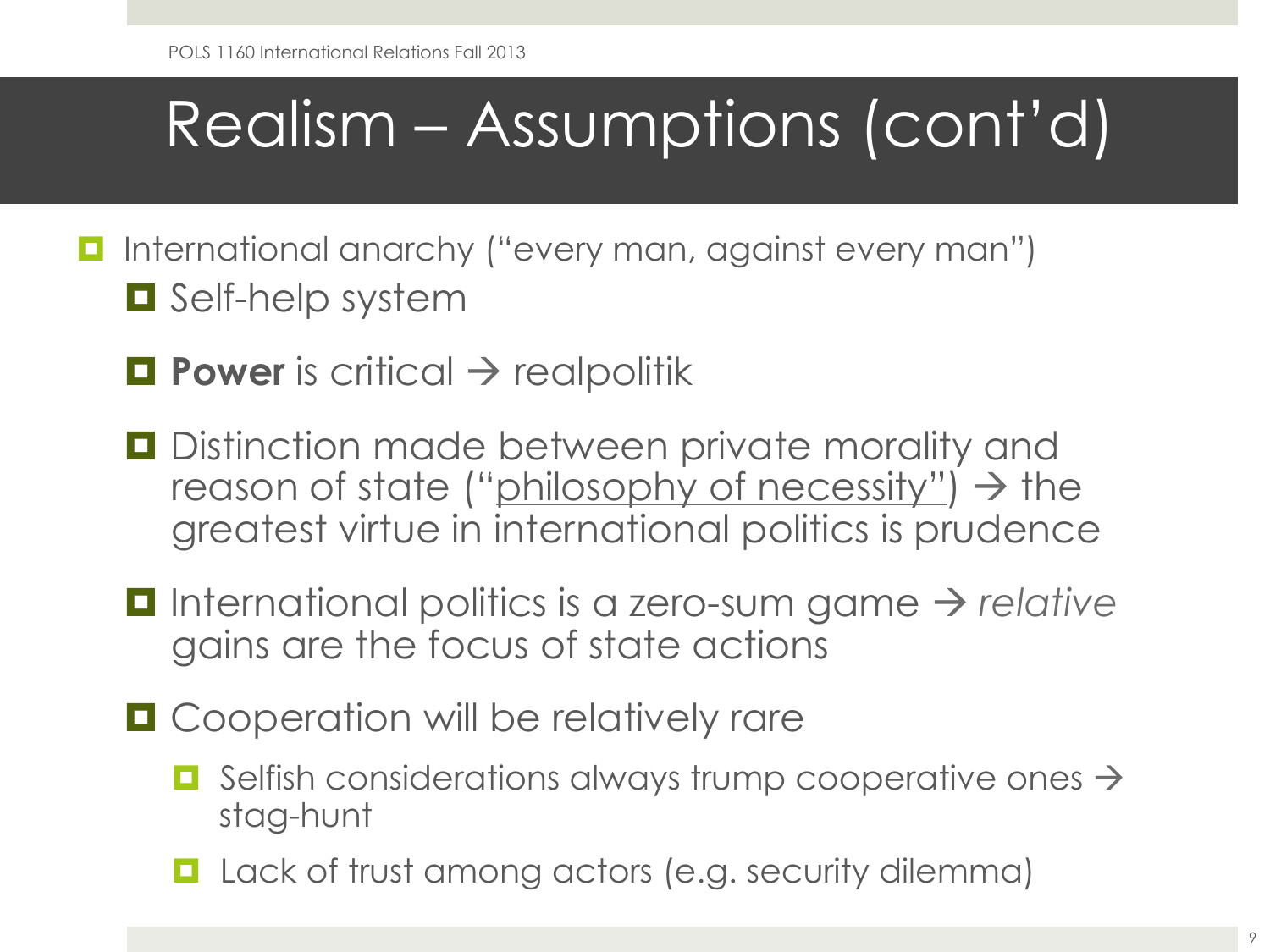# Classical Realism

#### $\blacksquare$  Emerged on the eve of WWII

- ¤ "Founding Fathers": E.H. Carr, Reinhold Neibuhr, **Hans Morgenthau -> six principles**
- Insight from earlier works of Sun Tzu (The Art of War), Thucydides (History of the Peloponnesian War), Niccolo Machiavelli (The Prince), and Thomas Hobbes (Leviathan)
- $\blacksquare$  Emphasized a pessimistic view of human nature
	- "And the life of man, solitary, poore, nasty, brutish, and short."
- **□** State interests defined in terms of power
	- $\blacksquare$  States are driven by ambition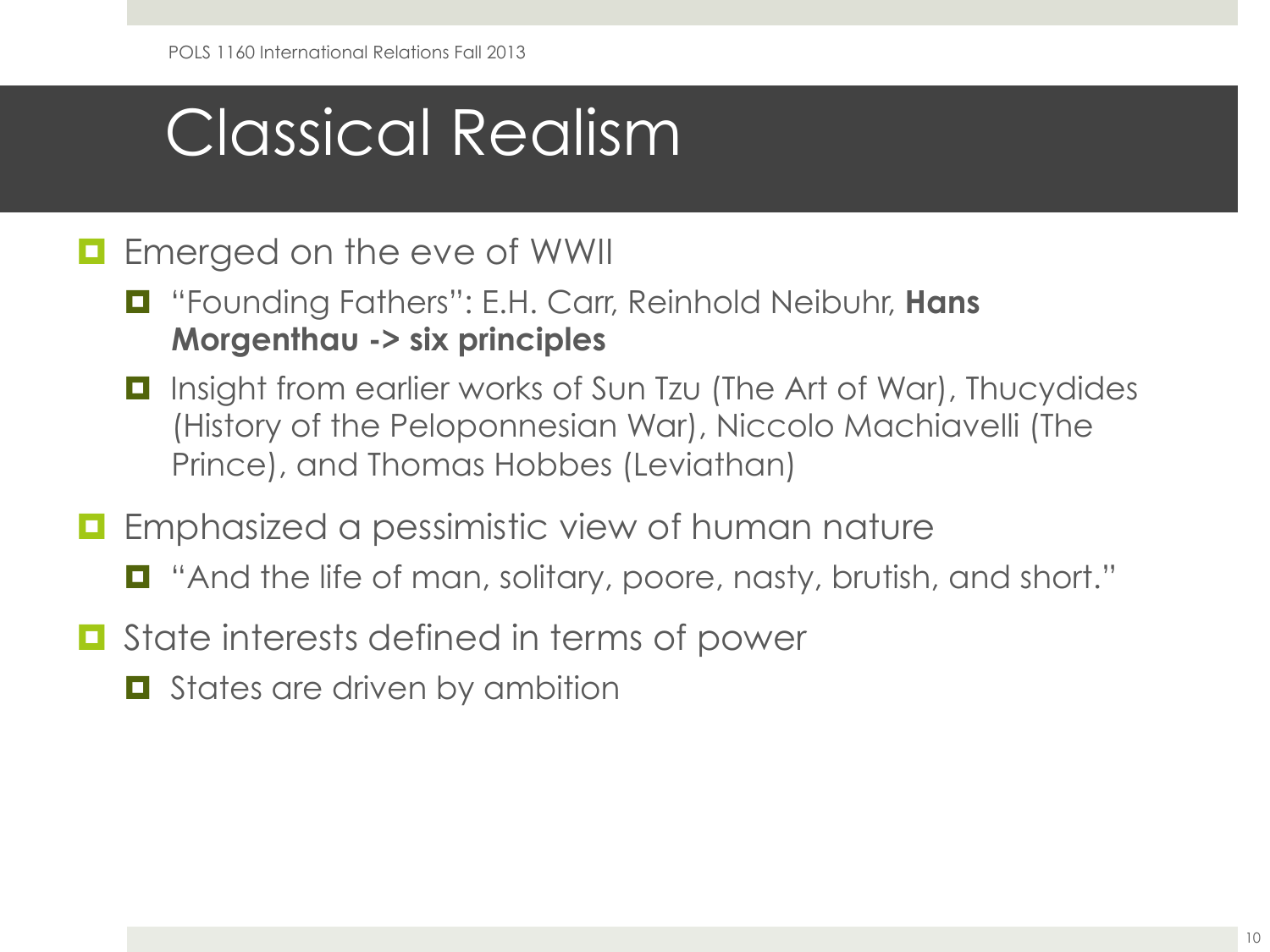# Classical Realism

- $\Box$  Level of analysis = state
	- Sources and amount of state power to explain international politics
- Realpolitik state decisions made in consideration of power and practical considerations, not ideals or morals ■ Goal-oriented ... not guided by fixed principals
- "We assume that statesmen think and act in terms of interest defined as power, and the evidence of history bears that assumption out."
- "The concept of interest defined as power imposes intellectual discipline upon the observer, infuses rational order into the subject matter of politics, and thus makes the theoretical understanding of politics possible."
- Hans Morgenthau (1973). *Politics Among Nations*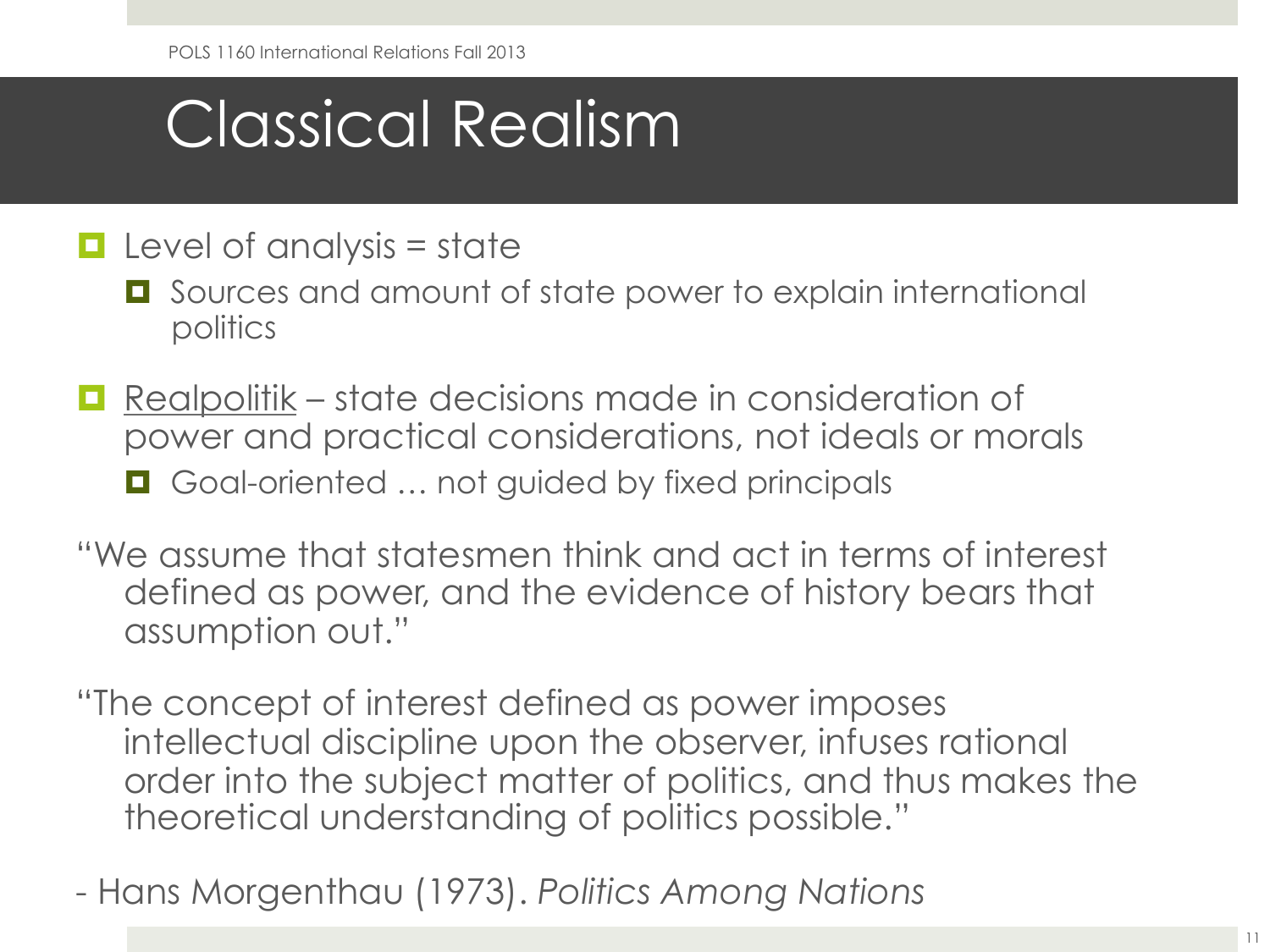## Realism - Quotes

"Our opinion of the gods and our knowledge of men lead us to conclude that it is a general and necessary law of nature to rule wherever one can."

"…the strong do what they have the power to do and the weak accept what they have to accept."

- Thucydides (5th Century BC). *The Melian Debate*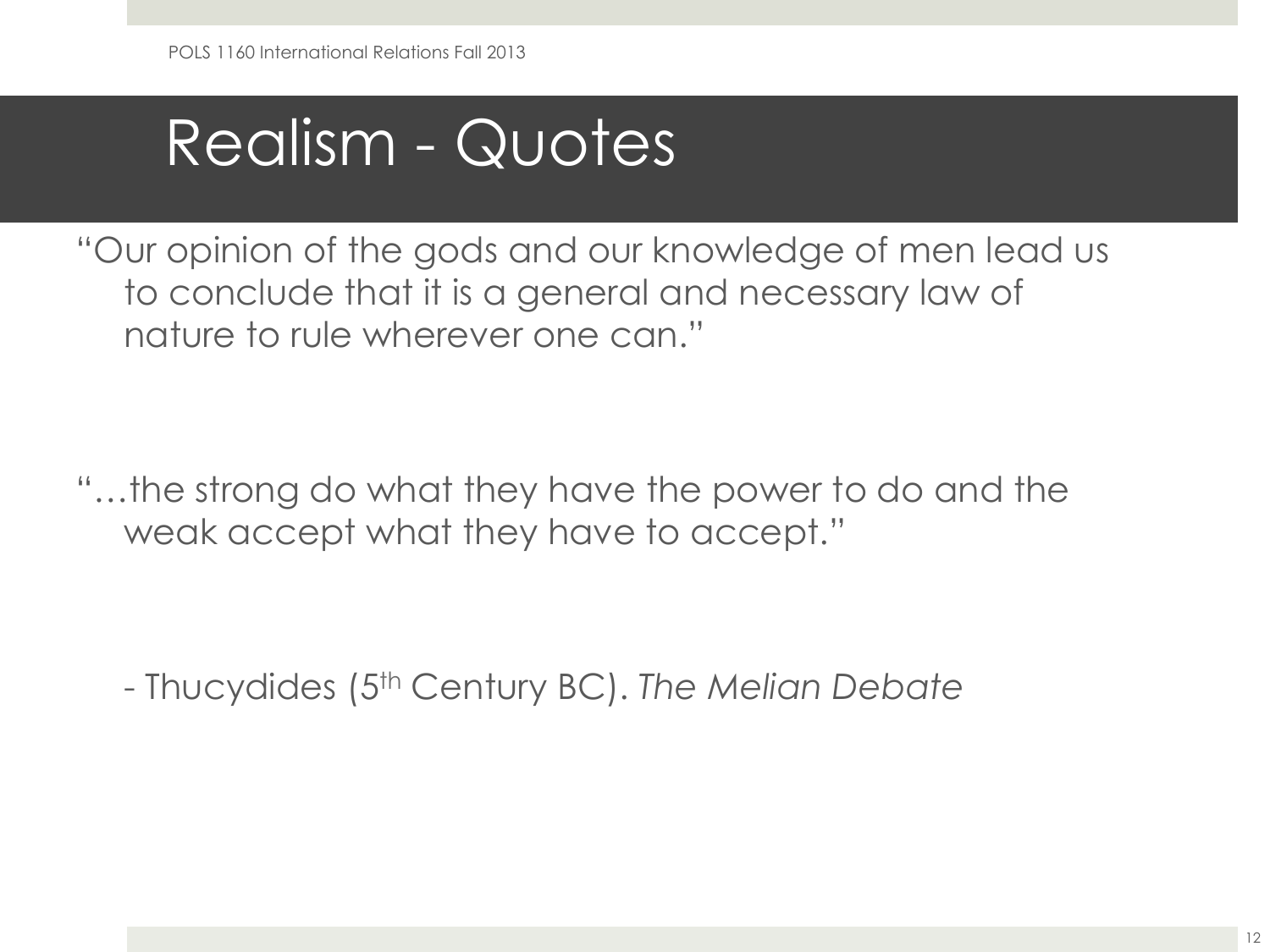# Neorealism – "Defensive Realism"

- Developed by Kenneth Waltz
- **E** Advocates the inclusion of analysis at the systemic level to explain international politics
	- $\blacksquare$  International anarchy is important
	- Distribution of power: multipolar vs. bipolar vs. unipolar
- ¤ States should have an *appropriate* amount of power
- State interest defined as security, not power
	- States driven by fear of others' possible ambitions
- ¤ General trends and the *likelihood* of war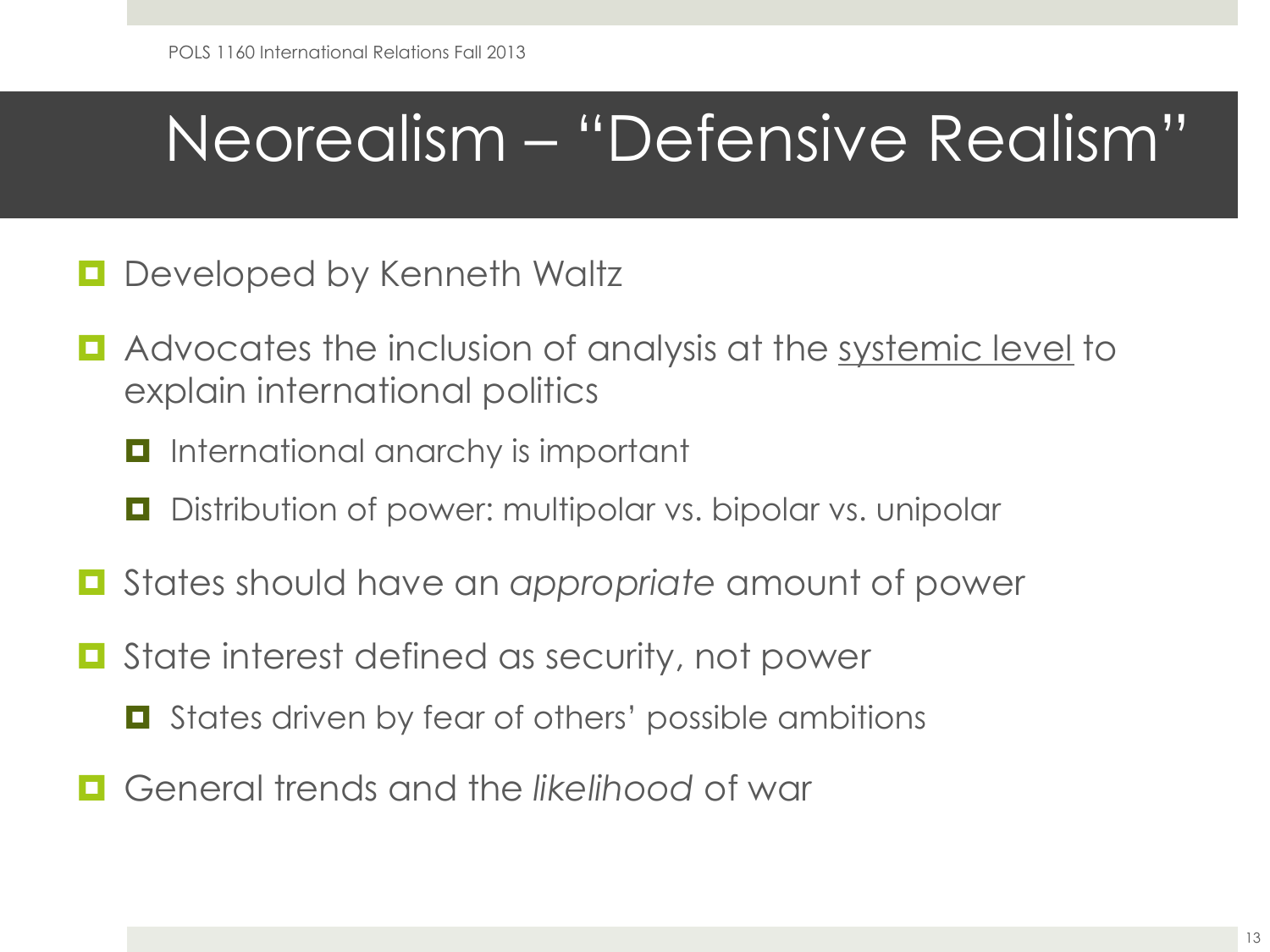### Neorealism – "Offensive Realism"

- $\Box$  Developed by John Mearsheimer
- Also points to the systemic level (international anarchy) for explaining competition and conflict
- Argues that states seek to *maximize* their power in order to ensure security
- "Given the difficulty of determining how much power is enough for today and tomorrow, great powers recognize that the best way to ensure their security is to achieve hegemony now, thus eliminating any possibility of a challenge by another great power."

- John Mearsheimer (2001). *The Tragedy of Great Power Politics*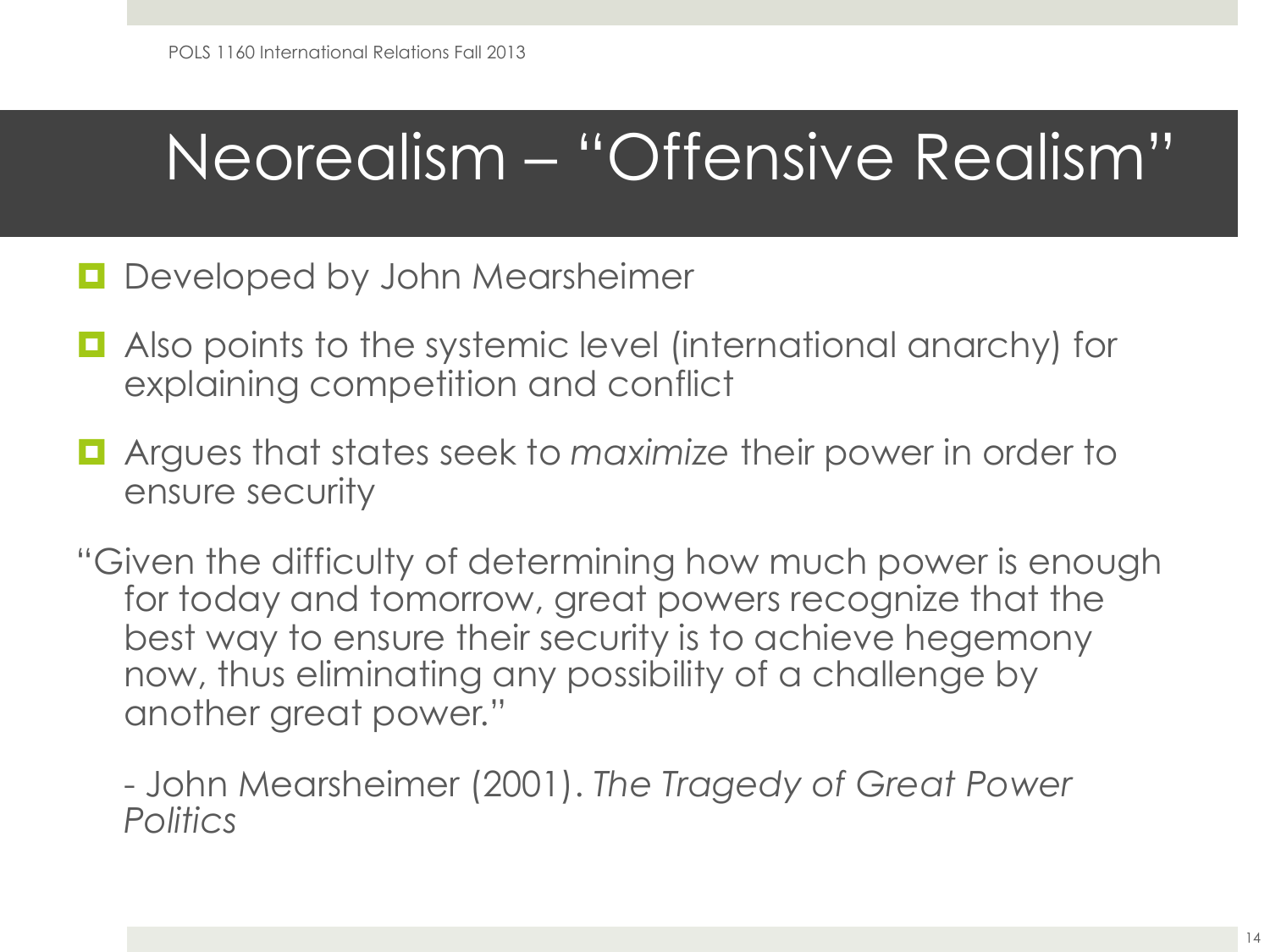# Dicussion Questions

Are sanctions the most effective way to handle a rogue state?

- Will North Korea / Iran be more secure if it obtains a usable nuclear weapons arsenal?
- Dilemma: if N. Korea does not build nuclear weapons it might be attacked/threatened by more powerful states. But if it does, it might face additional hostile powers and increase US incentives to attack.

Is there any way out of this dilemma?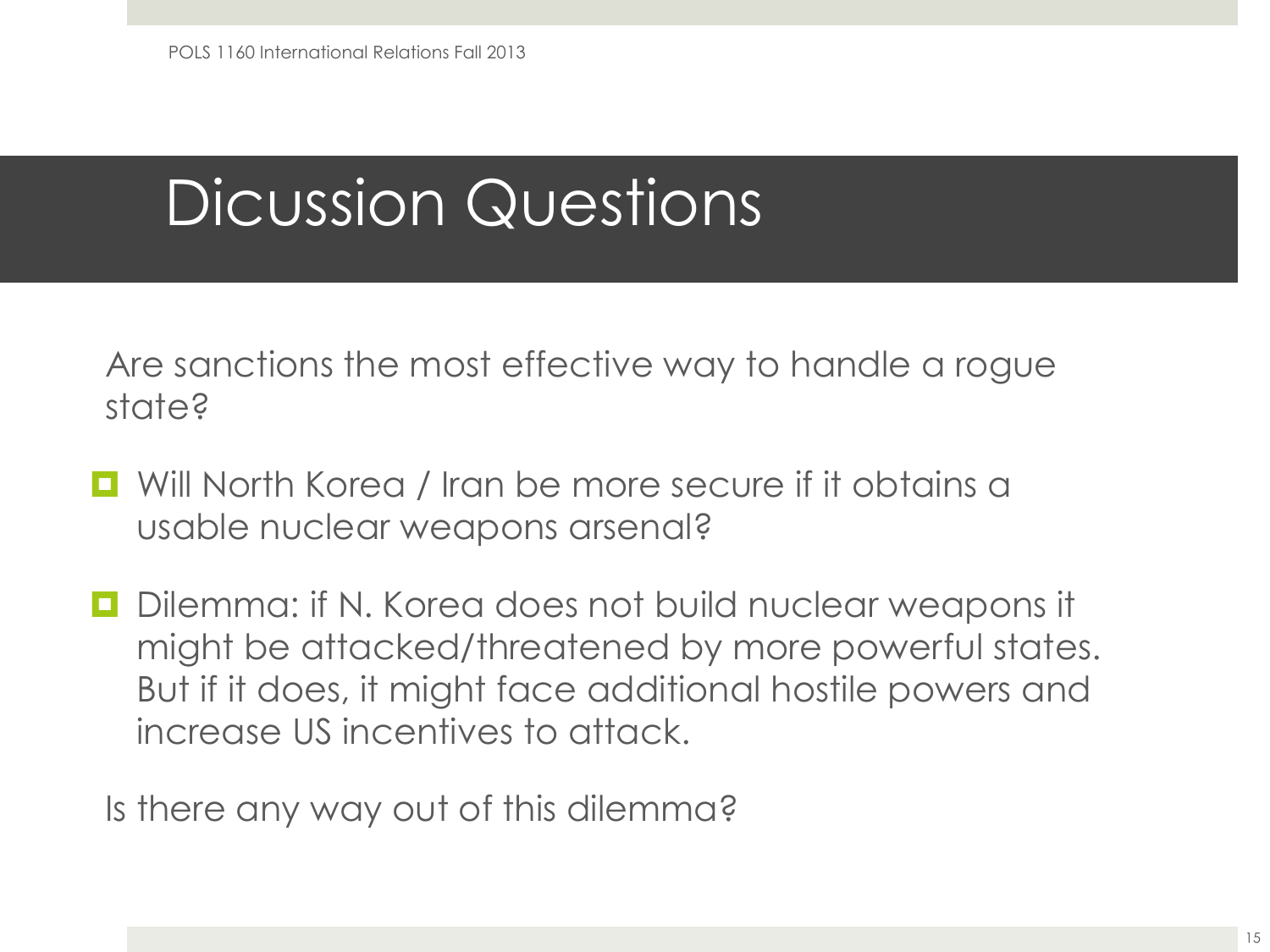# Criticisms of Realism

- Failure to account for increased cooperation after WWII and growth of the European Union
- $\blacksquare$  Assumptions are misleading
	- State sovereignty and states as only important actor
	- $\blacksquare$  International anarchy
- $\blacksquare$  Difficulty in testing many propositions of realism
- Disregards ethical principles
- Focus on military strength at the expense of economic and social concerns:
- $\Box$  Conceptual imprecision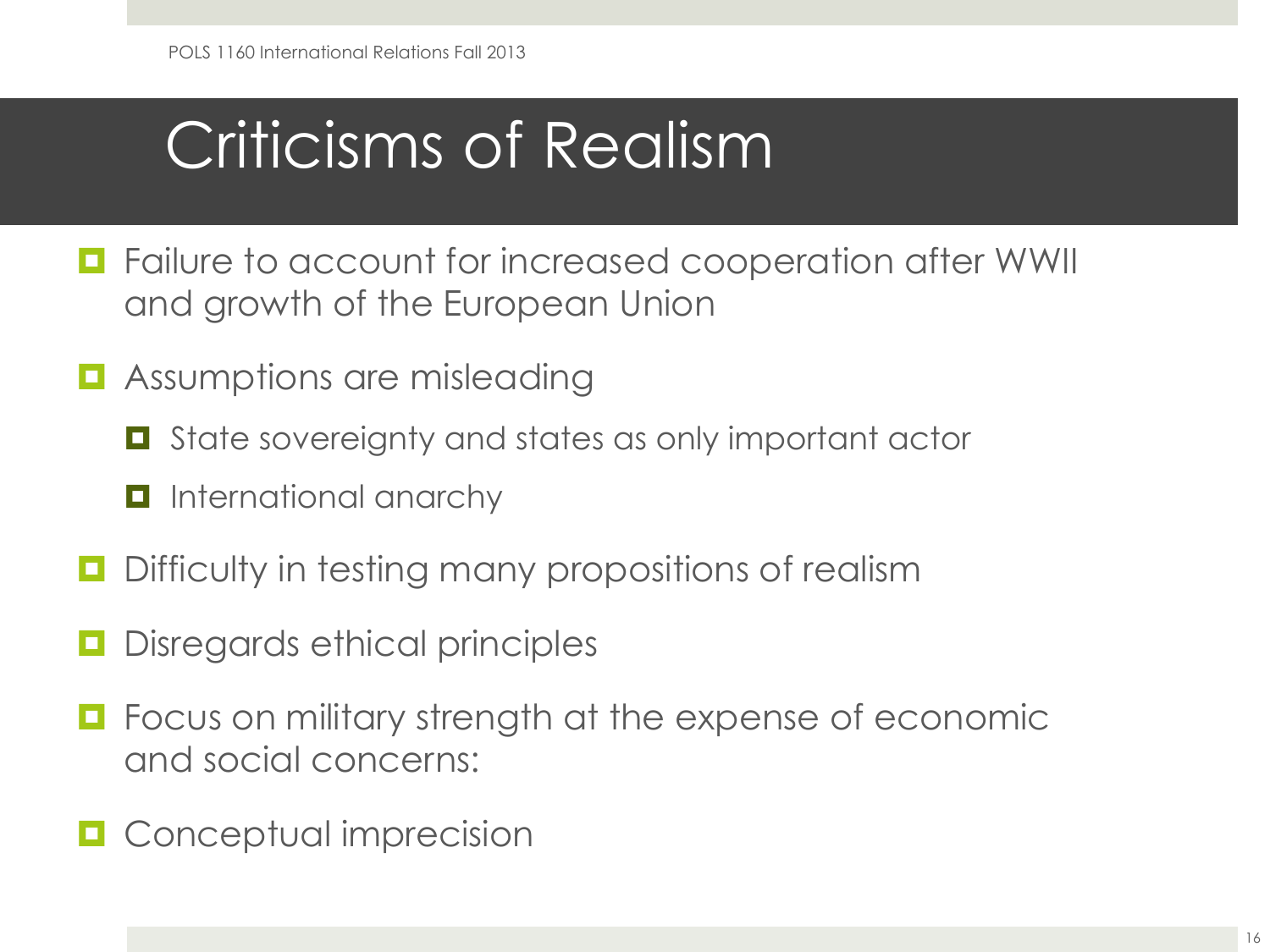### Conceptual Imprecision

#### ■ Various ways to define "power"...

| Rank           | Country               | <b>GDP</b> (purchasing<br>power parity) |      |               | Rank               | Country                     | Oil - exports<br>(bbl/day) |
|----------------|-----------------------|-----------------------------------------|------|---------------|--------------------|-----------------------------|----------------------------|
|                | <b>European Union</b> | \$14,450,000,000,000                    |      |               |                    | 1 Saudi Arabia              | 8,900,000                  |
| 2              | <b>United States</b>  | \$13,860,000,000,000                    |      |               | 2 <sup>1</sup>     | <b>European Union</b>       | 6,971,000                  |
|                | 3 China               | \$7,043,000,000,000                     |      |               |                    | 3 Russia                    | 5,080,000                  |
| 4              | <b>Japan</b>          | \$4,417,000,000,000                     |      |               |                    |                             |                            |
|                | 5 India               | \$2,965,000,000,000                     |      |               | $\left  4 \right $ | Norway                      | 3,018,000                  |
| 6              | <b>Russia</b>         | \$2,076,000,000,000                     |      |               | 5 <sup>1</sup>     | <b>United Arab Emirates</b> | 2,540,000                  |
| $\overline{7}$ | <b>Brazil</b>         | \$1,838,000,000,000                     |      |               | 6                  | Iran                        | 2,520,000                  |
| 8              | Mexico                | \$1,353,000,000,000                     |      |               |                    | 7 Canada                    | 2,274,000                  |
| 9              | Canada                | \$1,274,000,000]                        |      |               | <b>Strategic</b>   | Mexico                      | 2,268,000                  |
| 10             | Korea, South          | \$1,206,000,000                         | Rank | Country       | Warheads           | Venezuela                   | 2,203,000                  |
|                |                       |                                         | 1    | <b>USA</b>    | 5,521              | Kuwait                      | 2,200,000                  |
|                |                       |                                         | 2    | <b>Russia</b> | 5,682              |                             |                            |
|                |                       |                                         | 3    | France        | 348                |                             |                            |
|                |                       |                                         | 4    | <b>UK</b>     | 185                |                             |                            |
|                |                       |                                         | 5    | China         | $\sim$ 130         |                             |                            |
|                |                       |                                         | 6    | <b>Israel</b> | $100 - 200$        |                             |                            |
|                |                       |                                         | 7    | India         | ~0.50              |                             |                            |
|                |                       |                                         | 8    | Pakistan      | ~0.60              |                             |                            |